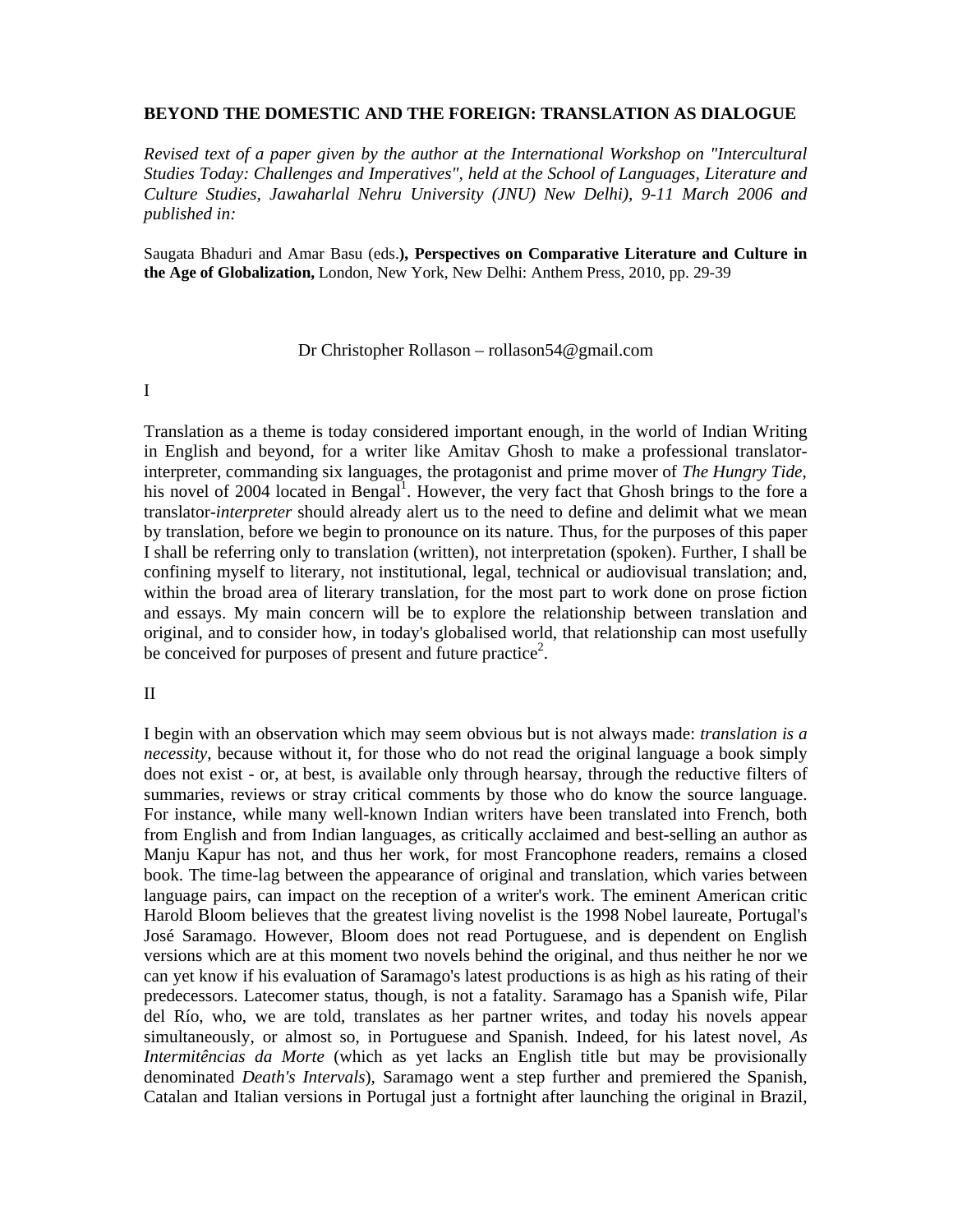orchestrating a ceremony in Lisbon with readings from his book in four different languages. A comparable parallel release is, as I write, being planned for the English original and Hindi translation of Vikram Chandra's much-awaited novel *Sacred Games*<sup>3</sup> .

The notion of an inauguration, on the writer's home territory, of original and translation(s) as effective equals highlights the question of relationship between source text and translated text, original and translation. Is a translation equal to the original? Can it ever be as good? Can the relative merits of source and target texts be extrapolated from market decisions and criteria? Or - perhaps especially in a market-dominated environment - is translation a necessary evil, a reflection of a fallen state of linguistic and cultural fragmentation? In the English-speaking world, the King James Bible has traditionally enjoyed a special prestige, with its defenders often treating it as if it were an English original. The much-praised English-language Standard Edition of Sigmund Freud's psychological *oeuvre*, published between 1953 and 1974 under the supervision of James Strachey, has a special status in the annals of psychoanalysis: $4$  it came out when no full German-language version existed, and, for instance, the standard Portuguese translation, produced in Brazil, is based on that English edition and not on Freud's original.

# III

One of the great minds of the twentieth century, Walter Benjamin - a name cited with reverence in Translation Studies circles even though he produced only a sliver of reflections on the subject - has put forward philosophical arguments in favour of an ontological equality of source and translated texts. As a recent commentator, Diego Fernández, has observed, "human languages, in Benjamin's conception of language, maintain a relationship of affinity not through being like each other or similar to each other, but through kinship"<sup>5</sup>. Translation thus becomes a matter not of similarity or identity (translated text copies source text) but of affinity in difference (translated text and source text are two objects, separate yet akin and equal in value). In his early, esoteric text "On Language as Such and on the Language of Man" (1916), Benjamin affirms: "Translation attains its full meaning in the realisation that every evolved language ... can be considered as a translation of all the others<sup>16</sup>, perceiving translation as a succession not of similarities but of transformations, and thus pointing towards a vision of source and translated text as ontological equals.

Benjamin's second and better-known essay, "The Task of the Translator" (1923), further develops that insight - be it noted, in a context of translational practice, for this text originally appeared as Benjamin's preface to his own translation (French to German) of Charles Baudelaire's poem-sequence *Tableaux Parisiens*<sup>7</sup> . In this essay, he argues against the idea of a translation as a mere simulacrum of the original, adumbrating a counter-model of difference in equality: "a translation, instead of resembling the meaning of the original, must lovingly and in detail incorporate the original's mode of signification, thus making both the original and the translation recognizable as fragments of a greater language, just as fragments are part of a vessel<sup>"8</sup>. This, certainly, points towards a notion of translation as dialogue. Indeed, such a dialogic model may be extrapolated from the peculiar textual nature of Benjamin's own greatest work, namely the vast and unfinished posthumous study of nineteenth-century Paris known in German as *Das Passagen-Werk*, in French as *Le Livre des Passages*, and in English as *The Arcades Project*. The German and French versions - though not the English - of Benjamin's book are, in different ways, hybrid objects. A large part of Benjamin's manuscript actually consists of blocks of quotations from other writers in, mostly, French; these quotations, generally brief, are arranged in sections, and are interspersed throughout with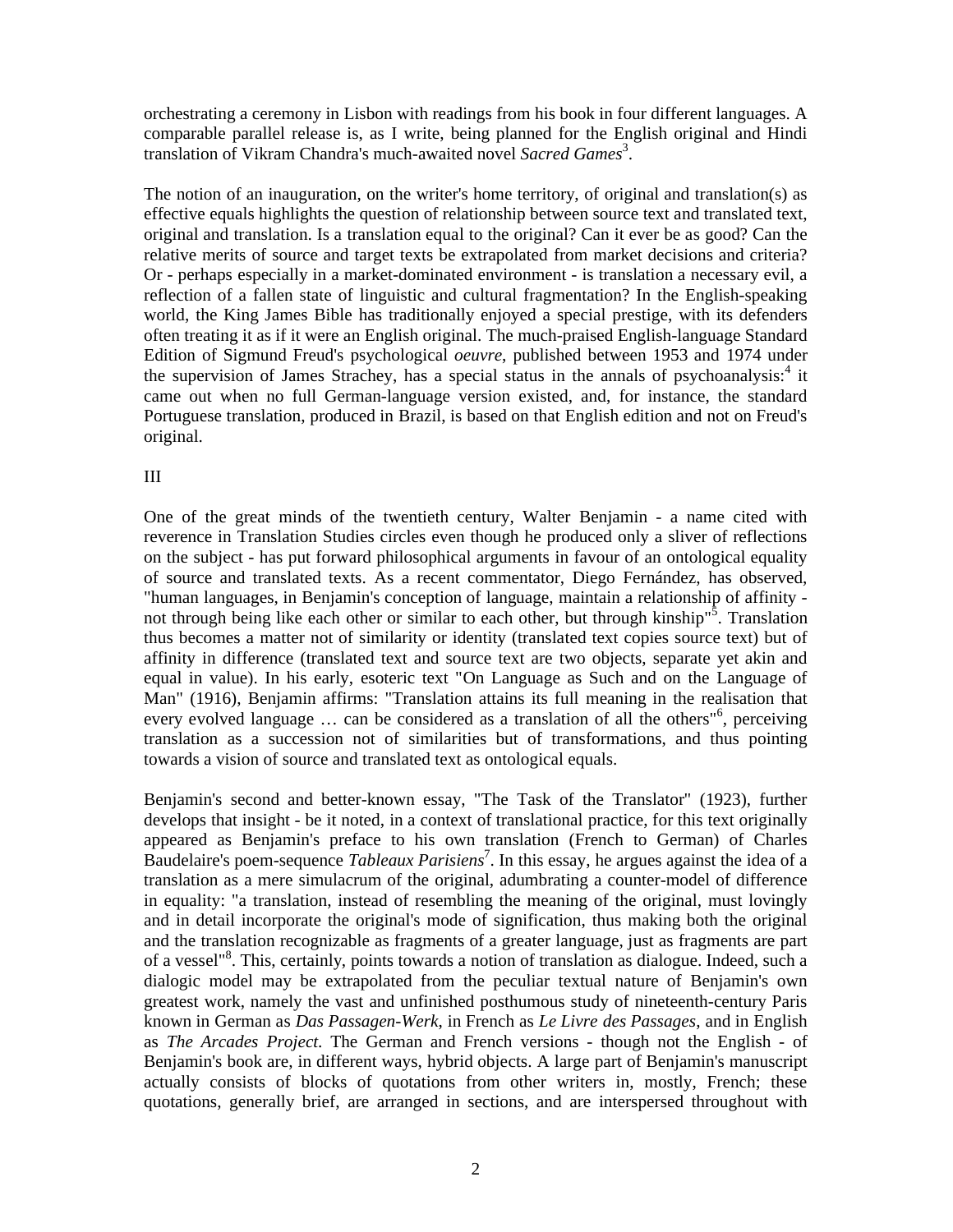segments of critical commentary in German, by Benjamin himself. His German editors have chosen not to translate the French passages, so that the German edition can only be understand in full by a bilingual reader - as if, provocatively, arguing the impossibility of translation by refusing it. The French edition, by contrast, presents itself as a translation, but swathes of it, interleaved with the translated material, in reality form a French-language original. The result is an unintended but eloquent graphic illustration on Benjamin's part of the ontological equality of translation (French) and original (German)<sup>9</sup>.

Interestingly, in the field of contemporary Indian writing something comparable will happen with a translation that does not yet exist, namely the future German version of Vikram Seth's recent work of non-fiction, *Two Lives* (2005). Seth's book, which narrates the life-stories of two of his relatives, respectively Indian and German-Jewish, taking in such major events and cataclysms as Indian independence, World War II, and, crucially, the Shoah, replicates large amounts of its source material in the form of "realia" - that is, textual material pre-existing the text in which it is inserted. The narrative in Seth's own voice is interspersed with the texts of original documents such as letters, most of which are translations done by Seth himself from the German - thus, neither into nor out of his mother tongue, which is Hindi, but into his second language (English) from a third one (German). This will certainly raise complex issues of translation ethics for Seth's German translator - above all given the sensitivity of the historical material. The German version will emerge as a mirror-image or *Doppelgänger* of the English text, with the realia restored in their authentic German and framed by commentary translated from English. Meanwhile, the English original of *Two Lives* is in its structure curiously comparable to that of Benjamin's *Passagen-Werk*. Benjamin's book appears, in the original, on the page in two languages and is thus visibly discontinuous. Seth's alternates original and translated text in the same language, thus concealing its heterogeneity and yet, just under the surface, striking a blow, intended or not, for the Benjaminian notion of translation and original as texts of equal status, "as fragments are part of a vessel".

Benjamin's vision of equality between source and translated texts is closely bound up with an antithesis which, though hardly a new invention, has received crucial attention in Translation Studies in our day, namely that between the *domestic* and the *foreign*, or, to use the somewhat inelegant prevailing terms, "domestication" and "foreignisation". In "The Task of the Translator", Benjamin approvingly quotes an earlier commentator, Rudolf Pannwitz, who, writing in 1917, said: "Our translations, even the best ones, proceed from a wrong premise. They want to turn Hindi, Greek, English into German instead of turning German into Greek, Hindi, English. (…) The basic error of the translator is that he preserves the state in which his own language happens to be instead of allowing his language to be profoundly affected by the foreign tongue. (….) [Rather], he must expand and deepen his language by means of the foreign language"10. In this context, Benjamin especially approves Friedrich Hölderlin's translations of Sophocles, as being exemplary of Pannwitz's recommended method.

IV

This Benjamin-Pannwitz position looks both forwards and backwards, to Friedrich Schleiermacher in the early nineteenth century and Lawrence Venuti in our day<sup>11</sup>. In his 1813 essay "On the Different Methods of Translating", Schleiermacher, the translator into German of the complete works of Plato, argued that as far as translation strategy is concerned "there are only two possibilities. Either the translator leaves the author in peace as much as possible and moves the reader toward him; or he leaves the reader in peace as much as possible and moves the writer toward him<sup>"12</sup>. He strongly preferred the former option - i.e. the translator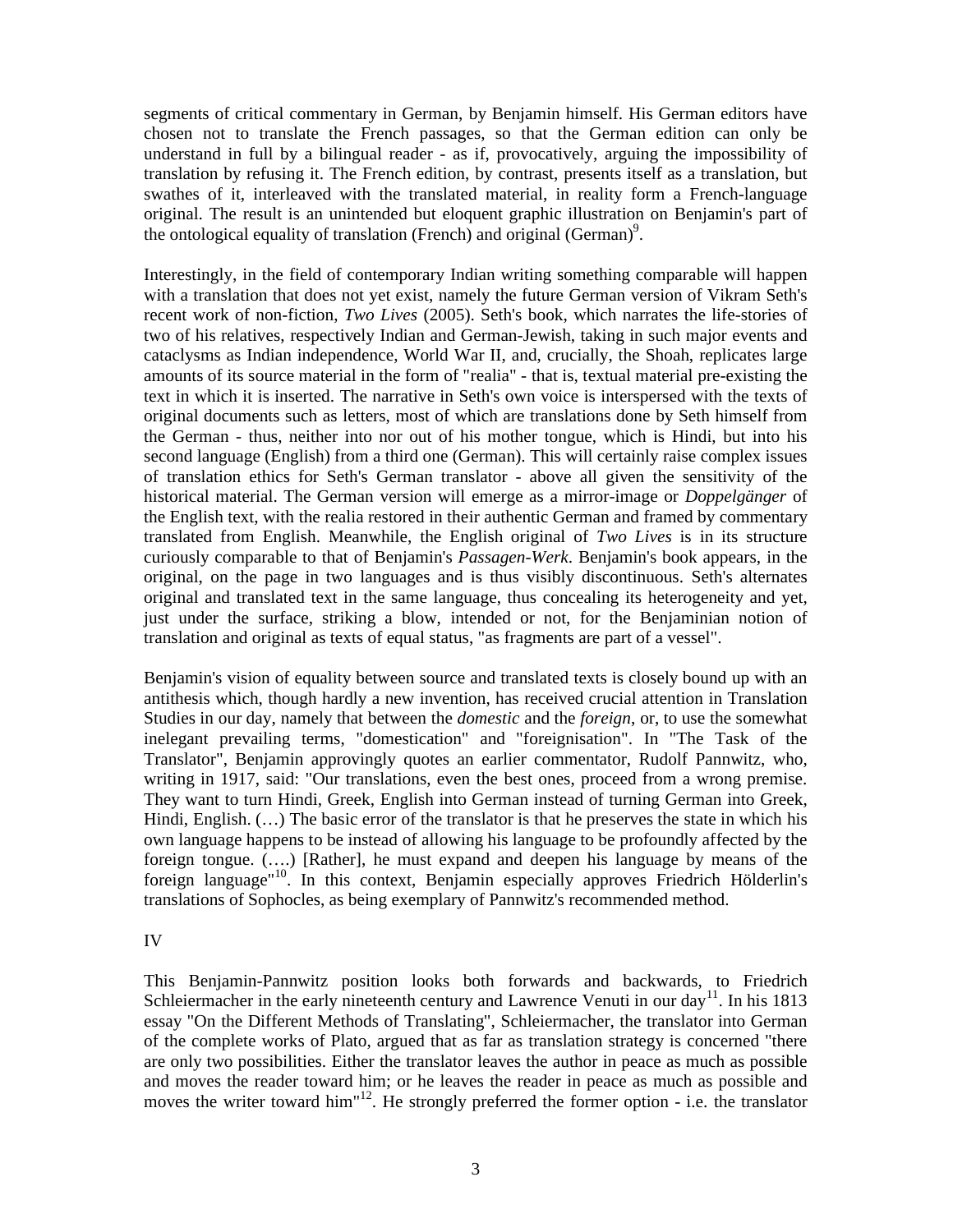highlights the otherness of the translated text, by "striving to adhere so closely to the foreign text as his own language allows"<sup>13</sup>. For Schleiermacher, if this method forces the reader to make more effort and may yield translations that appear "harsh and stiff"<sup>14</sup>, it is far superior to the other, less demanding approach. The latter, aiming at "lightness and naturalness of style"15 and seeking to "spare its reader all exertion and toil"<sup>16</sup>, smooths over the alien features of the foreign-language text, insouciantly omits or replaces whole passages, and risks occluding the differences between what we would now call source and target languages (and, we should add, the cultures behind them).

Schleiermacher's notion of the "two methods" has been taken up by a whole school of latterday translation theorists who have named them, respectively, "foreignisation" (seen as good) and "domestication" (seen as bad). The high priest here is the Italian-American translator and translation scholar Lawrence Venuti, who is famously fierce in his opposition to what Schleiermacher termed "lightness and naturalness" and Venuti himself calls "fluency". For Venuti, a translation should not read as if it were an original, but should bear the visible signs of its translatedness. His essay of 2000, "Neoclassicism and Enlightenment", historically contextualises his position as regards translation into English, arguing that the seventeenth and eighteenth centuries "witnessed the decisive emergence of *fluency* as the most prevalent strategy" (with Alexander Pope's versions of Homer as the supreme example). Translators' "overriding project", he states, "was to make the foreign recognisably, even splendidly English": "Translation strategies were rarely wedded to a programme for preserving the foreignness of the foreign text. On the contrary, they were guided primarily by domestic values that were assuming cultural dominance"<sup>17</sup>. Elsewhere, in a text of 2004, Venuti defines his bipolar terms as follows: "Fluency masks a domestication of the foreign text that is appropriative and potentially imperialistic … It can be countered by 'foreignising' translation that registers the irreducible differences of the foreign text".<sup>18</sup> He believes that "domestication" remains the dominant mode today, at least in Anglophone cultures, despite the efforts of a minority - to whom Venuti himself has offered consistent ideological support to advance the rival cause of "foreignisation".

Venuti's aim - to denaturalise translation and ensure it does not become a mere act of textual appropriation - certainly has been and remains laudable as such, as a means of seeking that equality between original and translation to which Benjamin aspired. I nonetheless suggest that the terms "domestication" and "foreignisation", as employed by him and others, may no longer be wholly appropriate in today's rapidly globalising context. It may of course be asked whether the binary opposition implied by Venuti is actually necessary. Thus, the Spanish translation scholar Dora Sales Salvador, writing in 2004, suggests that "in the contradictory yet complementary dialectic between exoticising (foreignising) and familiarising (domesticating), the ideal solution would be to find a medium term, an in-between space, respecting otherness but able to transmit and communicate to the target culture"19. Inevitably and whatever the ideological positions assumed, there will be a continuum; inevitably, any translation in practice will combine one and the other strategy, in the interests of intelligibility and, indeed, of selling the book and finding and keeping readers. At the same time, though, a given translator will certainly prefer to use one method more frequently than the other, and the question remains as to whether Venuti's terms are the most useful ones.

V

To speak of the "domestic" and the 'foreign" appears, to say the least, problematic, at all events for today's global languages such as English or Spanish. Those terms may be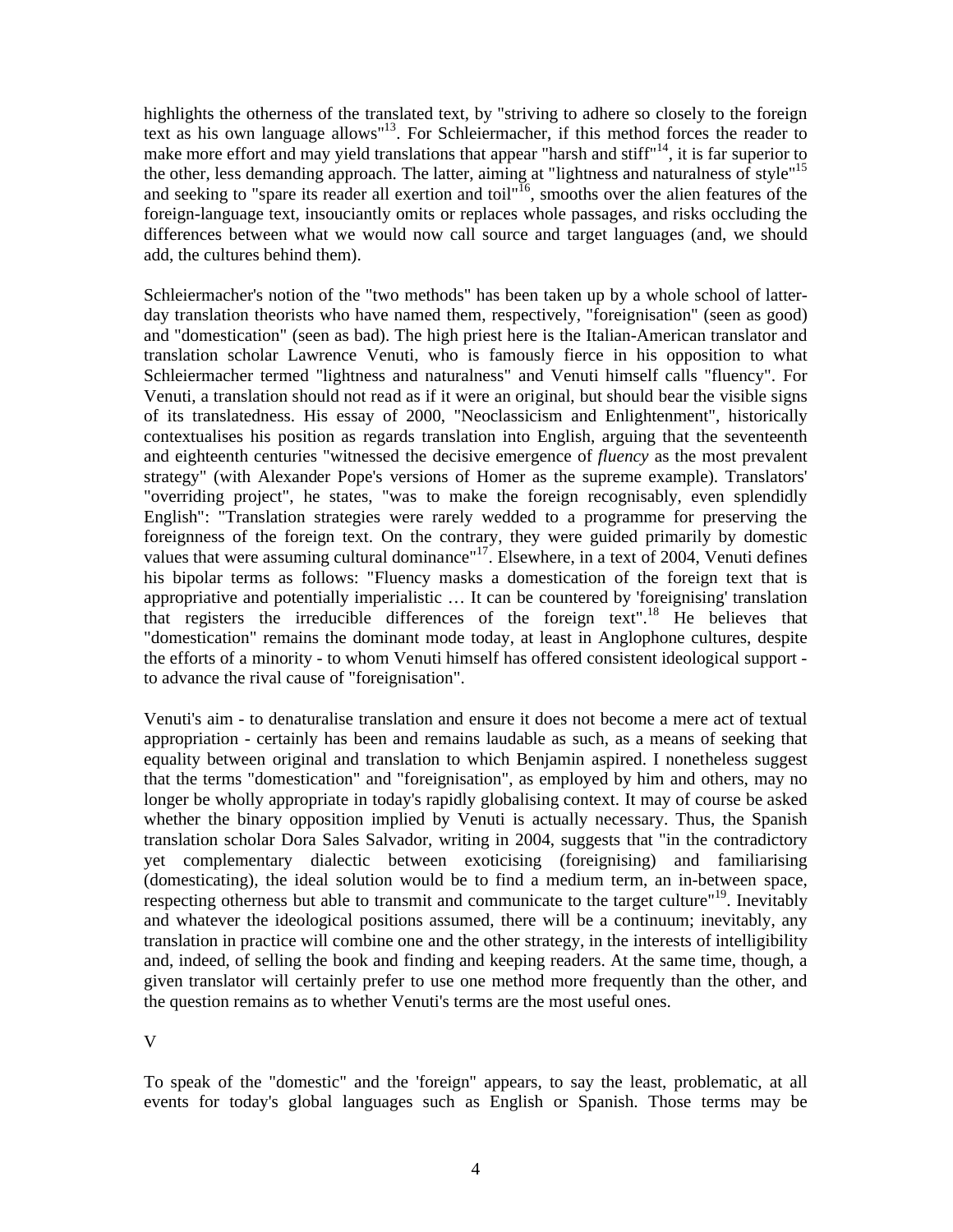acceptable for Schleiermacher's nineteenth-century Germany (even though it was not then a nation-state) or the Augustan England described by Venuti, but "domestic", derived from Latin "domus" (home), implies that a language has a single "home", which certainly neither Spanish nor English does today<sup>20</sup>, while to use "foreign" - a term that also carries a heavy juridical baggage - presupposes that the national and the alien, "us" and "them", always diverge along language lines. In the twenty-first century, a novel translated into English will be read not only by native speakers but by non-Anglophone purchasers in, say, Holland or Denmark. Nor do native speakers form a single community that can be called "home". Argentinian readers complain about incomprehensible Mexicanisms in translations into Spanish imported from Mexico. Even an English original can encounter communication barriers when crossing the Atlantic, as the British scholar John Denton has shown for Sue Townsend's novel of 1982 *The Secret Diary of Adrian Mole, Aged 13 3/4*, a cult best-seller in Britain but far less successful in the US, where its very British cultural codes and slang terms have impeded readers' enjoyment<sup>21</sup>, to the point where Denton even suggests the case points up the need for intralingual translation. A British book, then, can be "foreign" for American readers. Conversely, it is hard to see - at least juridically speaking - how a text translated between Spanish and Catalan (either way) can be considered a "foreign" production for either source or target community; however different some Catalan speakers may see their culture as being from the others of the Spanish state, there is as things stand no Catalan state (unless one counts Andorra) vis-à-vis which a Castilian or Andalusian can objectively be termed a "foreigner". In a similar vein, the translation of an Indian novel written into English into an autochthonous Indian language - say, the Hindi version of Vikram Seth's *A Suitable Boy* could, at least in part, be considered more "authentic" or more "local" than the original, at least where it represent dialogue between characters that, were it "real", would have taken place not in English but in the target language. Here, translation does not domesticate an alien reality but reappropriates a domestic one. In yet another twist, the Standard Edition of Freud, which we have already evoked, has encountered fierce criticism from those like Bruno Bettelheim who object to its "de-Germanisation" of Freud's language in, for instance, replacing the German terms "das Ich" and "das Es" by the Latin words "ego" and " $id^{22}$ : this is a case, however, not of Anglicisation but internationalisation, with the implication that Freud's work is neither for German-speakers nor Anglophones, but for (at least Western) humanity in general. Given this multiplicity of real situations which the opposition domestic/foreign seems inadequate to cover, I would suggest, as alternative terms, the *naturalising* and the *dialogic*. Naturalising translation would be that which avoids risks and efforts for its readers, minimising the differences between their own world and that of the translated texts, while dialogic translation would rejoice in the surprises and complexities of intercultural encounter in a globalised world.

### VI

From a translational viewpoint which would prefer the dialogic while, in the interests of intelligibility, not totally abandoning all naturalisation, it may, finally, be of use to suggest some possible approaches to a specific translation phenomenon, namely the translation of Indian Writing in English into European languages such as French, Spanish or Italian. First, it is clearly not desirable to change a book's title, since doing so at once places the whole text under an naturalising umbrella. To take two examples in the case of French<sup>23</sup>, Amitav Ghosh's novel *The Circle of Reason*, whose title pays homage to the Bengali rationalist tradition, becomes, pseudo-exotically, *Les feux de Bengale* (*Bengal Lights*), which is a pure pyrotechnic cliché; the same author's *In an Antique Land*, whose title quotes Shelley, is, tendentiously and un-Shelleyanly rendered *Un infidèle en Égypte* (*An Infidel in Egypt*) 24. Conversely and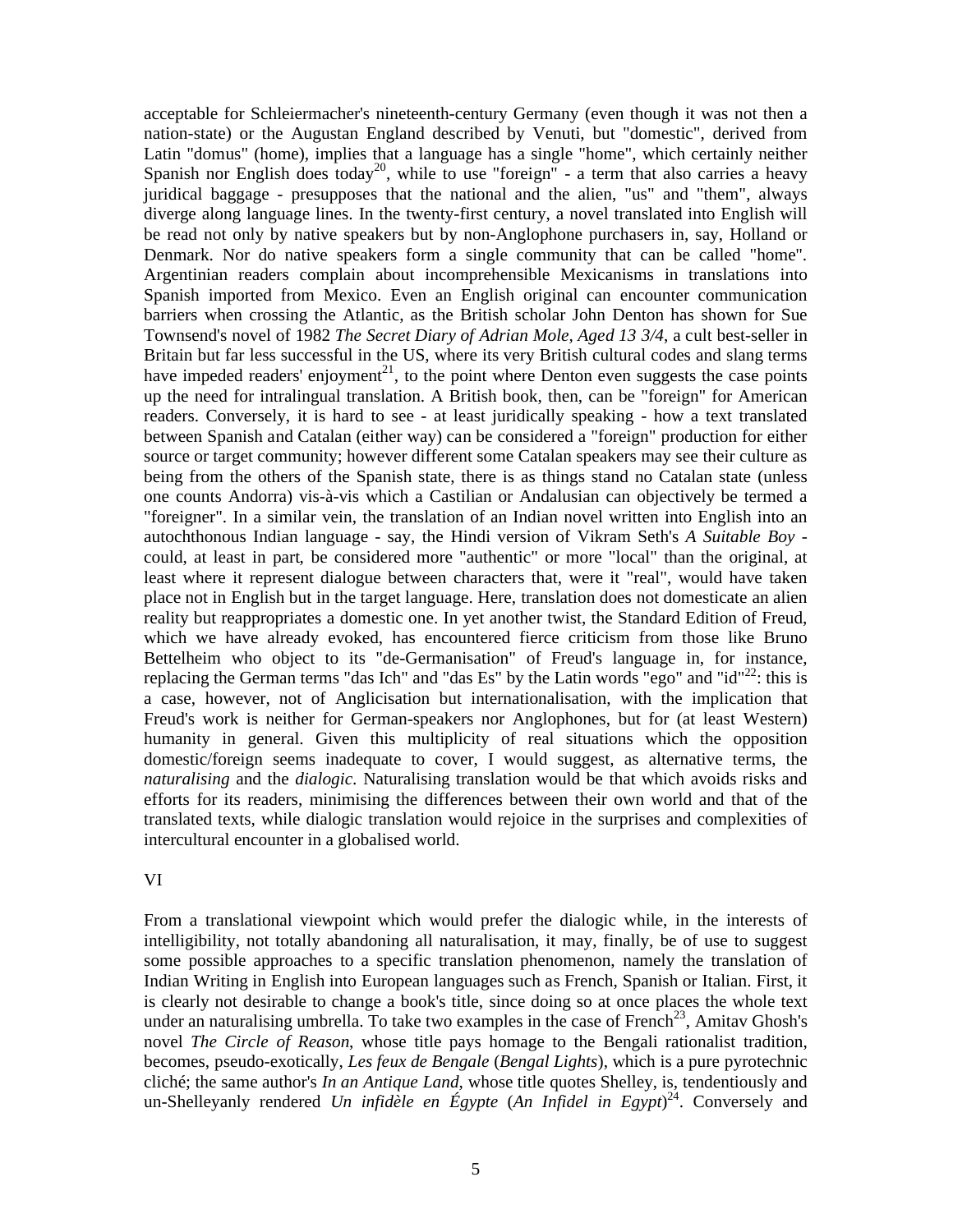fortunately, the second and improved Spanish version of Vikram Chandra's *Red Earth and Pouring Rain*, whose title - quoting a classical Tamil poem - was in the first edition distortingly reduced to *Tierra roja* (*Red Earth*) has now restored the full title, as *Tierra roja y lluvia torrencial*<sup>25</sup>. Equally to be avoided, as should be self-evident, are textual cuts: yet, in the name of acceptability to the target culture, the French translation of Raja Rao's *The Serpent and the Rope* warns the reader in its preface that, by the publisher's decision albeit with the author's consent, "we have had to sacrifice certain pages, certain fables … we have made an effort here and there to refashion certain passages, with the twin aim of condensing them and not betraying their spirit<sup> $26$ </sup> - though it may be asked how such "condensation", presumably in the interests of naturalising or Europeanising the more brahminical of Rao's philosophical reflections, can do anything but, indeed, "betray" the book's spirit<sup>27</sup>. Experience has, meanwhile, proved the usefulness of providing a critical apparatus - introduction, notes, glossary - to help readers situate the less familiar aspects of the translated culture. Such a strategy may be indeed considered a component of translation ethics from the translator's side. The reader, though, has also to make an ethical effort: as Ranga Rao, writing on translation from Telugu to English, has commented, "the obverse of this [the translator's] ethical imperative is the responsibility of the reader. The non-vernacular ('foreign') reader is entering a new world and … gains by being receptive"; the reader "must be prepared, be willing to absorb the vernacular surprise that goes with the culture shock<sup>"28</sup>. In practical terms and for Indian texts written in English, the dialogic approach will be furthered by retaining the terms from Indian languages that appear in the original (preferably glossed) and, with regard to specific registers, abstaining from naturalising the names of educational institutions, administrative bodies, etc, in other words not assimilating them to quasi-equivalents from the target cultural area. Meanwhile, in an interesting dialogic case of a translator's labour ending up enriching the original, the novelist Anita Nair relates, in the 2003 English edition of her book of 2001 *Ladies Coupé*, how she took up an idea originating with her Italian translator: "Francesca Diano, my good friend and Italian translator, … suggested we include recipes rather than short descriptions in the glossary. It made perfect sense, and today several editions of *Ladies Coupé* carry these traditional South Indian recipes<sup>"29</sup>, among those editions being the enriched original!

### VII

This attractive note of culinary dialogue is emblematic of an ethical model of translation for the future, in a globalised context no longer always assimilable to traditional First World/Third World patterns. The dialogic model may be proposed as a means of reinscribing Schleiermacher's and Benjamin's aspirations to equitable translation within contemporary and emerging conditions - remembering that the next step forward from dialogue is concrete action in the world. Translation now appears as an interlocking series of dialogues - between cultures, between languages, between author and translator and translator and reader - and, above all, between two texts, source and target. Benjamin wrote of the traditional storyteller that he is 'the figure in which the righteous man encounters himself<sup>30</sup>: today, we may see dialogic translation as the ethical mirror in which original and translated text encounter each other, equal yet different, as twin manifestations of one and the same creative flame.

# NOTE:

My grateful thanks to Esther Monzó Nebot for her helpful comments on this paper, which have enriched this final version.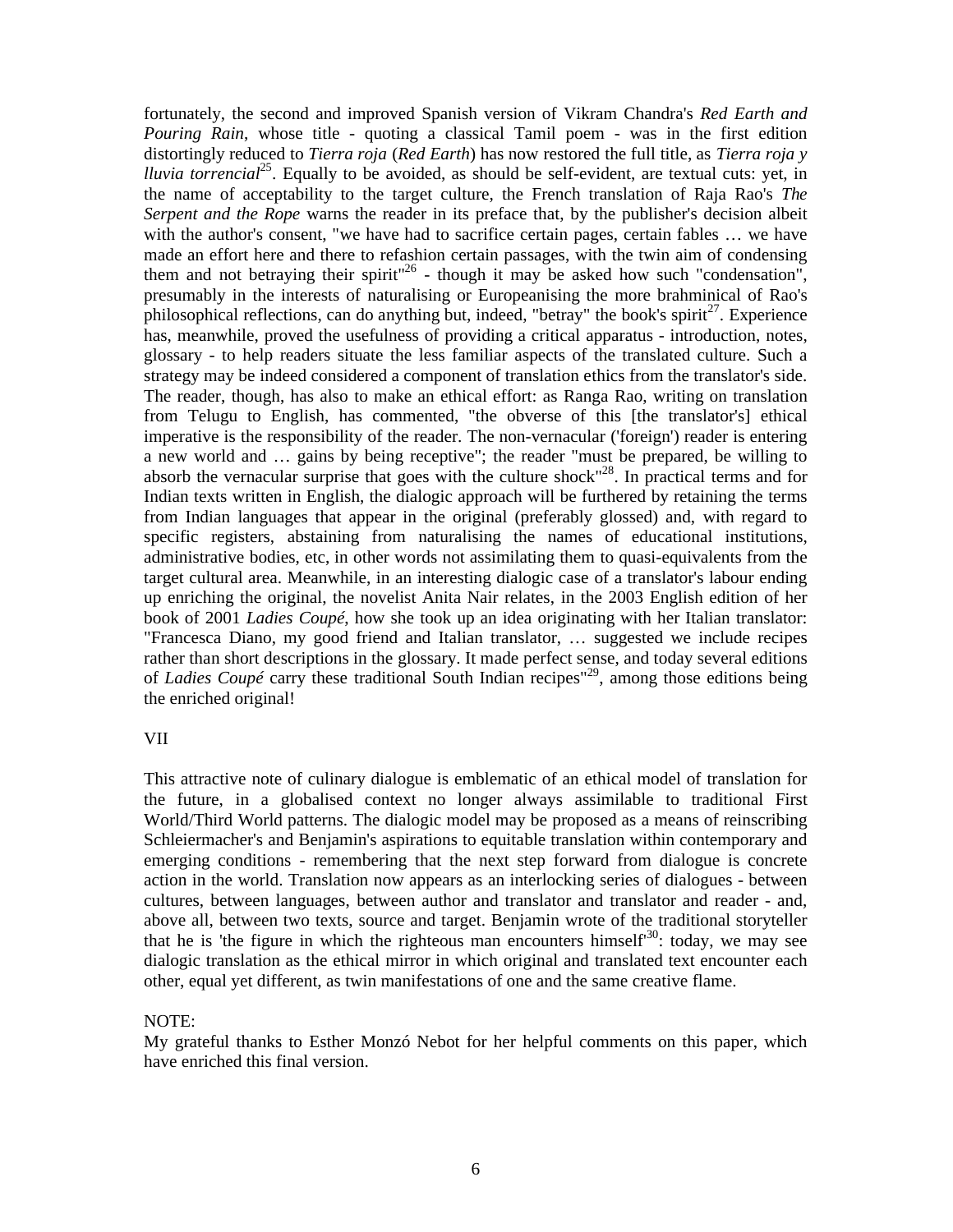<sup>5</sup> Fernández, *Informe del tiempo* (Internet reference). Original: "las lenguas humanas, bajo una concepción benjaminiana de la lengua, guardan una relación de parentesco … no por su parecido, por su semejanza, sino por una familiaridad".

 $6$  Benjamin, "'On Language as Such and on the Language of Man", 117.

<sup>7</sup> To add to the complexity, this Benjamin text on translation is generally read by English-speaking readers *in* a translated version - namely that from 1970 by Harry Zohn, which, as Stephen Rendall (2004) has shown, is by not entirely error-free.

 $8$  Benjamin, "The Task of the Translator", 78.<br> $9$  For *The Arcades Project*, see my own extended discussion of 2002 (Rollason, "The Passageways of Paris").

<sup>10</sup> Rudolf Pannwitz, Die Krisis der Europäischen Kultur (The Crisis of European Culture, 1917), quoted in Benjamin, "The Task of the Translator", 80-81. Benjamin praises Pannwitz's remarks as being, ex æquo with certain observations of Goethe, "the best comment on the theory of translation that has been published in Germany" (80). Pannwitz (1881-1969), philosopher and poet, was himself a translator of Baudelaire. He is also credited with being one of the first to use the term 'postmodern'.

<sup>11</sup> Venuti has explicitly linked Benjamin to the earlier German writer, seeing him as "reviving Schleiermacher's notion of foreignising translating" (commentary in Venuti, ed., *The Translation Studies Reader*, 72).

-

<sup>12</sup> Schleiermacher, "On the Different Methods of Translating", 49.<br><sup>13</sup> Ibid., 53.<br><sup>14</sup> Ibid., 53.<br><sup>15</sup> Ibid., 55.<br><sup>15</sup> Ibid., 55.<br><sup>17</sup> Venuti, "Neoclassicism and Enlightenment", 55.<br><sup>17</sup> Venuti, "1990s and Beyond", 334. dialéctica entre exotizar (extranjerizar) y familiarizar (domesticar), lo ideal sería hallar el término medio, un espacio a medio camino, respetuoso con las alteridades pero capaz de transmitir y comunicar a la cultura receptora".

<sup>20</sup> Curiously, the term used in Catalan to render "domestication" is *anostrament*, from *nostre* ('our'), making a sharp distinction between that perceived as "ours" and that seen as "other" (my thanks to Esther Monzó Nebot for this point).

<sup>21</sup> This has been the case even though critics have claimed similarities for Adrian Mole with a canonic American adolescent hero, Holden Caulfield of J.D. Salinger's *The Catcher in the Rye*.

<sup>22</sup> See Roudinesco and Plon, 1017.<br><sup>23</sup> See the comprehensive list of translations of modern Indian works of fiction (from both English and Indian  $^{23}$ languages) into French prepared by the Municipal Library of Paris and reproduced in Rajesh Sharma, ed. *Les* 

<sup>24</sup> In an Antique Land's title harks back to P.B. Shelley's poem of 1818, "Ozymandias", which begins: "I met a traveller from an antique land". For the disappearance of culturally-specific quotation from the translated title, compare the French title, *La mort aux trousses* (*Death in pursuit*), of Alfred Hitchcock's film *North by North-West*, whose original title alludes directly to Shakespeare's *Hamlet*.

 $1$  Cf. my own article of 2004 on this novel (Rollason, "In Our Translated World").

<sup>&</sup>lt;sup>2</sup> For the French- and Spanish-language quotations in this paper which appear in both English translation and in the (footnoted) original, the translation is my own.

<sup>3</sup> Marathi and Malayalam translations are expected to follow the Hindi version of Chandra's novel. See Debashish Mukerji, "Interview: Vikram Chandra", The Week (on-line journal), 1 January 2006 - <www.theweek.com/26jan01/lifestyle\_article1.htm>.

<sup>4</sup> Elisabeth Roudinesco and Michel Plon (*Dictionnaire de la psychanalyse*, 1997) describe the Standard Edition as "an admirable achievement which no translator in the world has succeeded in equalling" ("une réalisation admirable qu'aucun traducteur au monde n'est parvenu à égaler"), and stress how it has achieved the distinction of being "plus lue dans le monde entier, à partir des années 1970, que l'original allemand" ("more widely read worldwide, from the 1970s on, than the German original") (1016-17). For some of the more controversial aspects of Freud in English, cf. below.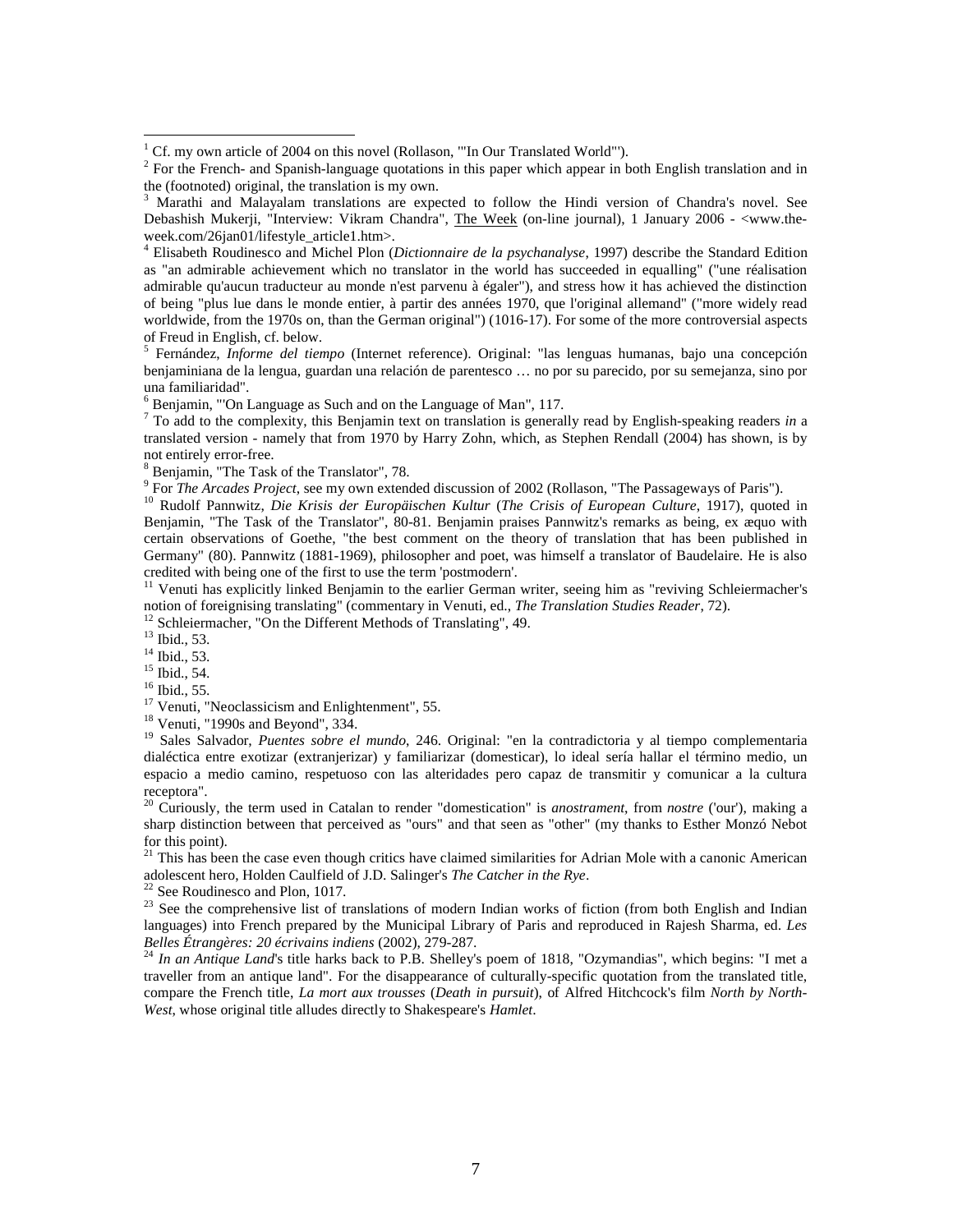<sup>25</sup> Vikram Chandra, *Red Earth and Pouring Rain*, 1995. Spanish translation: 1st edn. *Tierra roja***,** trans. José Luis Fernández-Villanueva Cencio. Madrid: Siruela, 1996. 2nd edn. *Tierra roja y lluvia torrencial*, ed. and rev. Dora Sales Salvador. Madrid: Siruela, 2005. As Dora Sales stresses in her preface to the second edition, "la esencia de este inmenso tapiz narrativo se halla precisamente en este título … La imagen de la mezcla de la tierra roja y la lluvia torrencial evoca … la superación de dicotomías, la posibilidad del diálogo" ("the essence of this vast narrative tapestry is to be found precisely in this title … The image of red earth and pouring rain mixing evokes … the overcoming of dichotomies, the possibility of dialogue" - 12) - thus suggestively linking titular fidelity to dialogic writing (and, implicitly, dialogic translation). It may be added that the German title of Chandra's novel<br>is Tanz der Götter (Dance of the Gods), surely a flagrant case of naturalisation through "exotic" cliché.

<sup>26</sup> Original: "On offre ici ... une traduction sensiblement moins longue que l'original. Il a fallu sacrifier quelques pages, quelques fables … on s'est efforcé de remanier çà et là certains passages, avec le double souci de les condenser et de n'en point trahir l'esprit" - Georges Fradier, 'Avertissement' (translator's note), Raja Rao, *The Serpent and the Rope*, French translation: *Le serpent et la corde*, vii.<br><sup>27</sup> One may compare a similarly naturalising announcement prefaced to the English version of *Confessions of a* 

*Yakuza*, by the contemporary Japanese writer Junichi Saga: "A number of cuts have been made in the original, with the author's permission, in order to eliminate passages that would be perplexing or tedious to the non-Japanese reader" ("Translator's Note", Junichi Saga, *Confessions of a Yakuza*, trans. John Bester, vii). For translation into English from Indian languages, Harish Trivedi recounts several flagrant cases of Hindi, Bengali or Malayalam texts being subjected to enormous cuts of between a sixth and a half, as in the case of the 1955 translation of Bibhutibhushan Bandhopadhyay's classic Bengali novel *Pather Panchali*: "The translators [T.W. Clark and Tarapada Mukherjee] followed not the original but [Satyajit Ray's] film in leaving out the third and final part of the novel" (Trivedi, "Modern Indian Languages", 461).<br><sup>28</sup> Ranga Rao, "Occasional Thoughts on Translation of Short Stories", 263.

29 Anita Nair, "Author's Note" to *Ladies Coupé*, 293.<br><sup>30</sup> Benjamin, "The Storyteller", 109.

-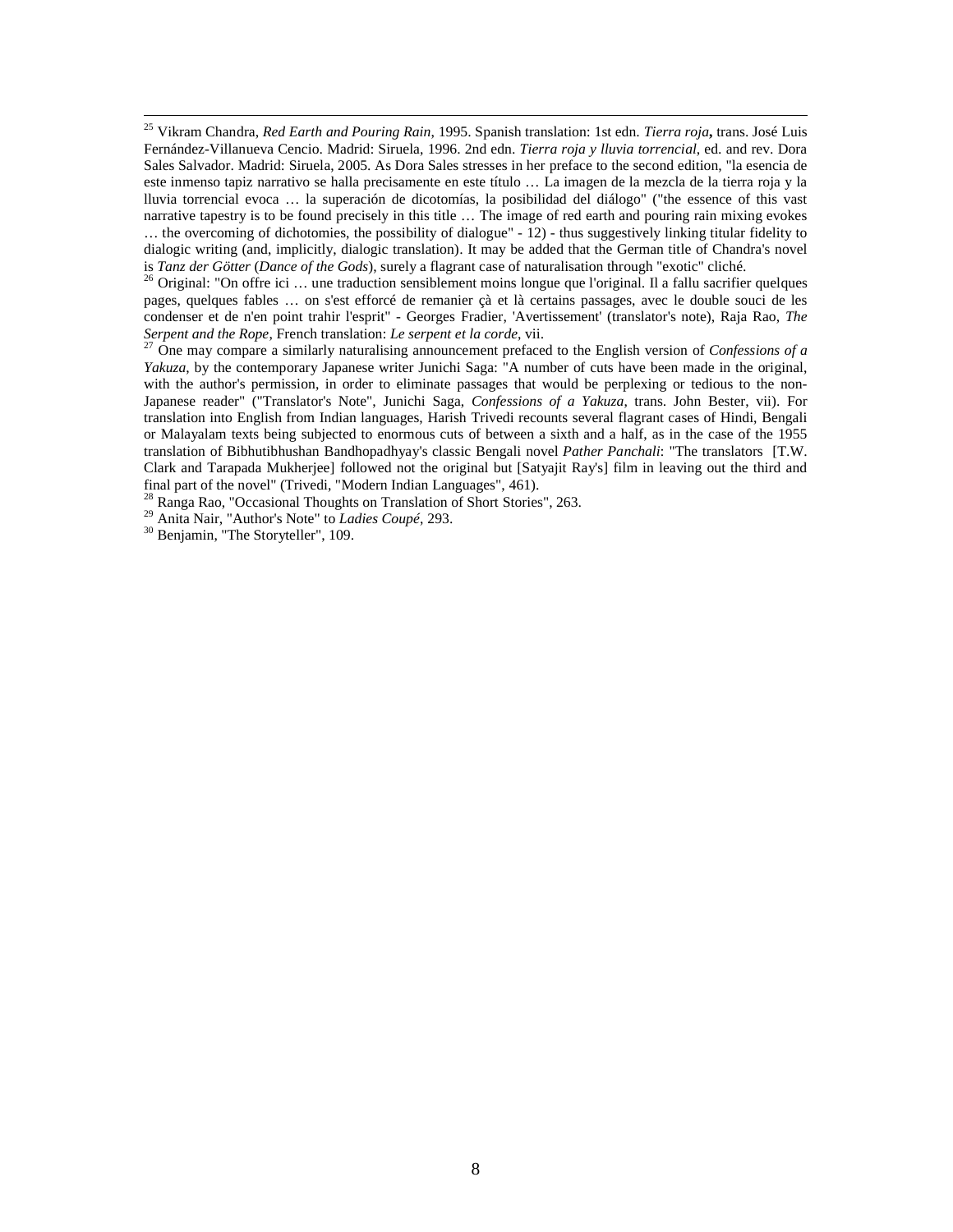#### WORKS CITED

\*\*

\*\*

Benjamin, Walter. "On Language as Such and on the Language of Man". [written 1916]. Posthumously published, 1955. Trans. Edmund Jephcott. In *One-Way Street and Other Writings*. London: New Left Books, 1979.107-123.

Benjamin, Walter. "The Task of the Translator" [introduction to Charles Baudelaire, *Tableaux Parisiens,* trans. Benjamin]. 1923. Trans. Harry Zohn. In *Illuminations*. 1970. London: Collins (Fontana), 1973. 69-82.

Benjamin, Walter. "The Storyteller". 1936. Trans. Harry Zohn. In *Illuminations*. 1970. London: Collins (Fontana), 1973. 83-109.

Benjamin, Walter. *Das Passagen-Werk* [written 1927-40]. Ed. by Rolf Tiedemann, Frankfurt am Main: Suhrkamp Verlag, 1982. In French: *Paris, Capitale du XIXe siècle: Le Livre des passages*. Trans. Jean Lacoste. 1989. 2nd edn., Paris: Éditions du Cerf, 2002. In English: *The Arcades Project*. Trans. Howard Eiland and Kevin McLaughlin. Cambridge, Mass.: Harvard University Press, 1999.

Chandra, Vikram*. Red Earth and Pouring Rain*. 1995. London: Faber and Faber, 1996. Spanish translation: 1st edn. *Tierra roja***.** Trans. José Luis Fernández-Villanueva Cencio. Madrid: Siruela, 1996. 2nd edn. *Tierra roja y lluvia torrencial*. Ed. and rev. Dora Sales Salvador. Madrid: Siruela, 2005.

Denton, John. "Waterlogged Somewhere in Mid-Atlantic: Why American Readers Need Intralingual Translation but Don't Often Get It". Conference paper, Fourth Congress of the European Society For Translation Studies, Lisbon, 26-29 September 2004. Publication forthcoming in conference proceedings.

Fernández, Diego. *Informe del Tiempo: Sobre la temporalidad de la cita en Walter Benjamin y la (in)temporalidad de lo inconciente en Sigmund Freud*. Thesis. Santiago (Chile): Universidad Diego Portales, 2005. On-line at: <www.wbenjamin.org/fernandez.html>.

France, Peter (ed.). *The Oxford Guide to Literature in English Translation*. Oxford: OUP, 2000.

Ghosh, Amitav. *The Circle of Reason*. 1986. London: Granta Books, 1998.

Ghosh, Amitav. *In An Antique Land*. 1992. New York: Vintage, 1994.

Ghosh, Amitav. *The Hungry Tide*. London: Harper Collins, 2004.

Mukerji, Debashish. "Interview: Vikram Chandra". The Week (on-line journal), 1 January 2006, <www.the-week.com/26jan01/lifestyle\_article1.htm>.

Nair, Anita. *Ladies Coupé*. 2001. Rev. edn. London: Vintage, 2003.

Rao, Raja. *The Serpent and the Rope.* London: John Murray, 1960. French translation: *Le serpent et la corde*. Trans. Georges Fradier. Calmann-Levy: 1959.

Rao, Ranga. "Occasional Thoughts on Translation of Short Stories. Problems and Practice: Towards an Indian Protocol". In Ranga Rao, trans. and ed., *Classic Telugu Short Stories*. New Delhi: Penguin India, 1995. 263-270.

Rendall, Stephen. "A Note on Harry Zohn's Translation [of Benjamin's 'The Task of the Translator']". In Venuti, Lawrence (ed.), *The Translation Studies Reader*, 2nd edn. New York and London: Routledge, 2004. 83-85.

Rollason, Christopher. "The Passageways of Paris: Walter Benjamin's *Arcades Project* and Contemporary Cultural Debate in the West". In Christopher Rollason and Rajeshwar

Mittapalli, eds., *Modern Criticism*. New Delhi: Atlantic Publishers and Distributors, 2002.

262-296; rev. version at: <www.wbenjamin.org/passageways.html>, 2002.

Rollason, Christopher. '"In Our Translated World": Transcultural Communication in Amitav Ghosh's *The Hungry Tide*". In The Atlantic Literary Review, Vol. 6, No. 1-2, January-March and April-June 2005. 86-107. On-line at: <www.seikilos.com.ar/ghosh.pdf>, 2004.